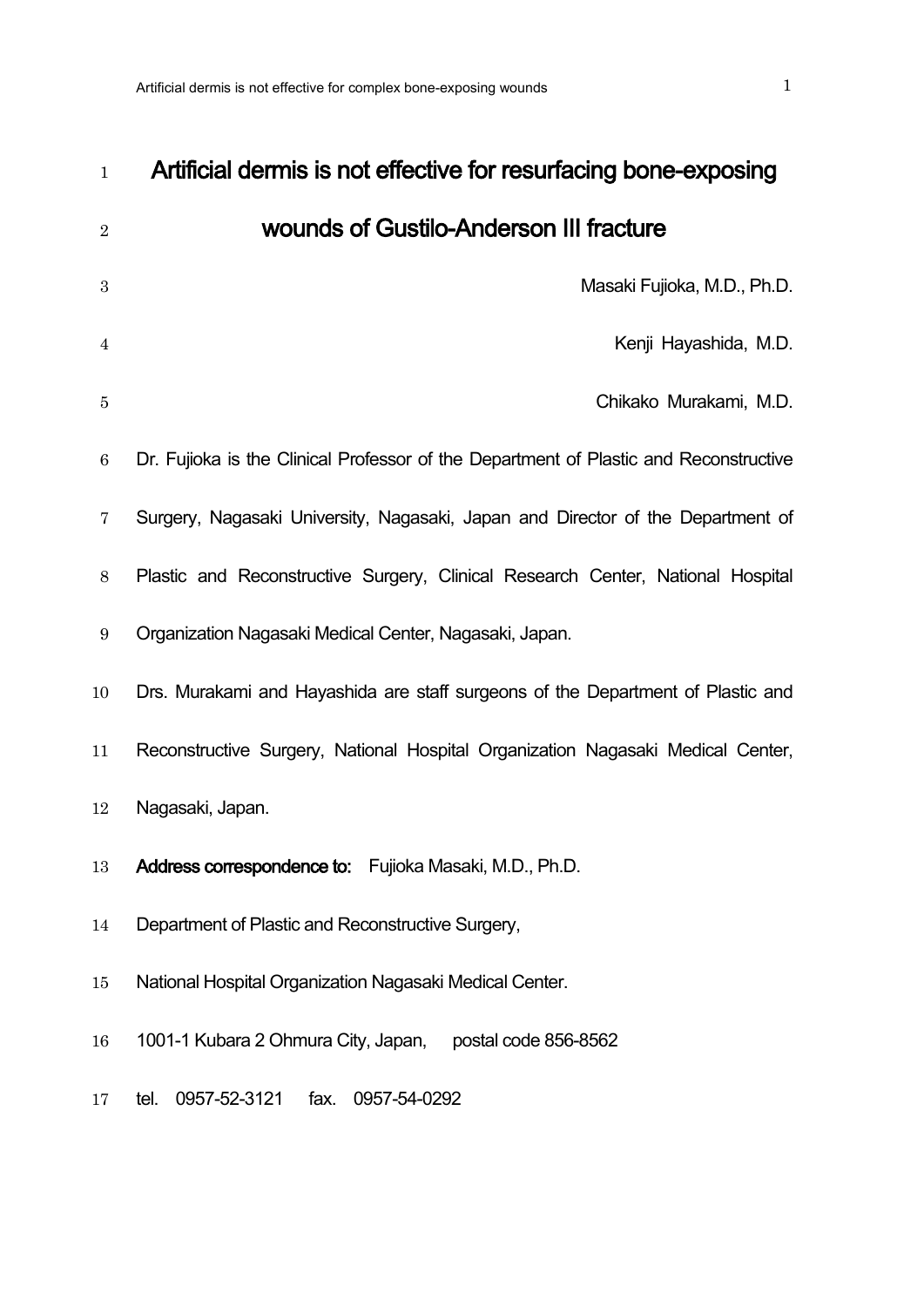1 E-mail [mfujioka@nmc.hosp.go.jp](mailto:mfujioka@nmc.hosp.go.jp)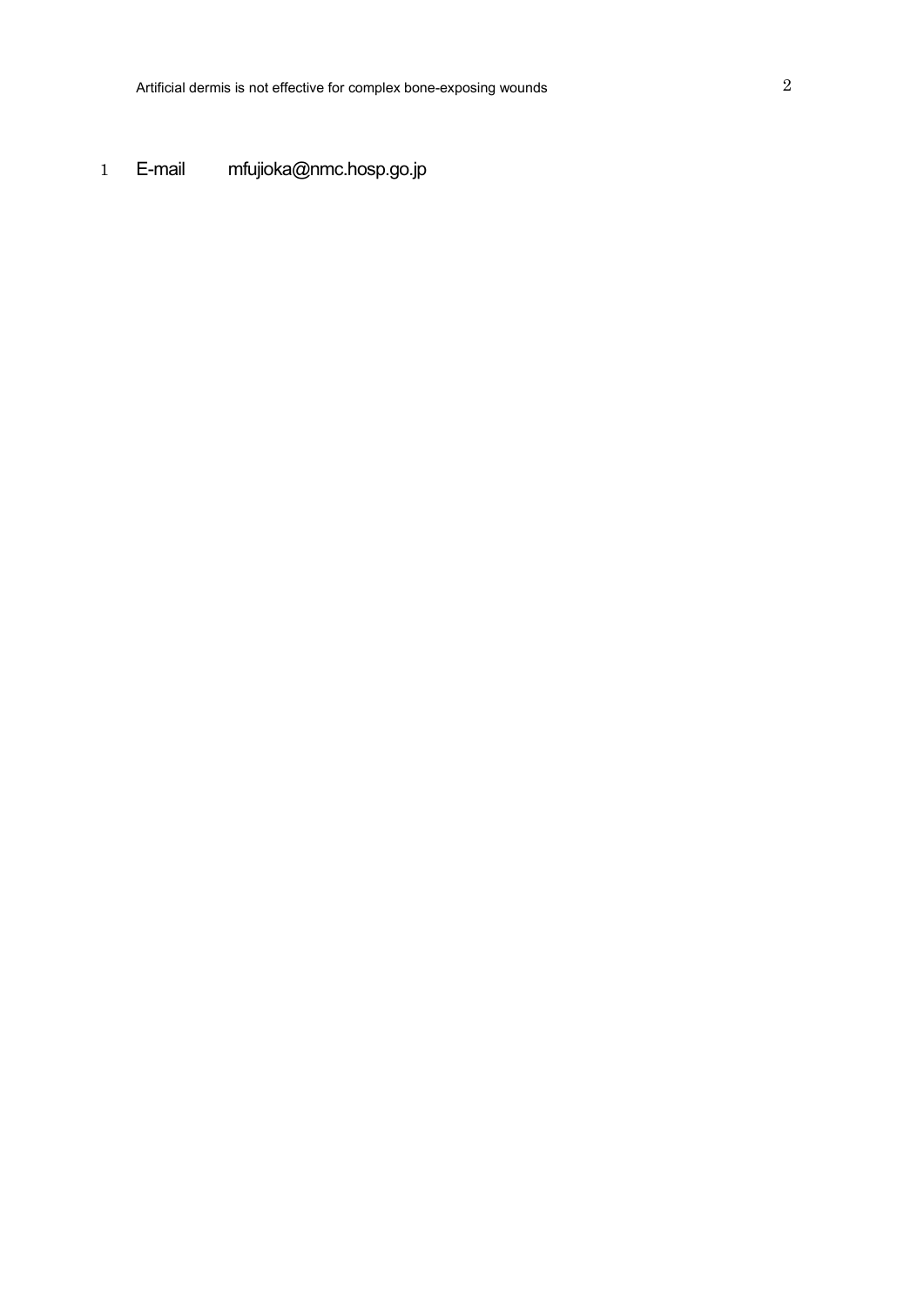#### **Abstract**

2 According to the treatment of open fracture, the resurfacing of bone-exposing complex wounds of Gustilo-Anderson III B and C fracture remains challenging. To treat bone-exposing wounds, artificial dermis has been effective. We evaluated the outcome of adapting artificial dermis the resurfacing bone-exposing complex wounds of Gustilo-Anderson III B and C fracture clinically. Seven patients who had sustained Gustilo-Anderson III B and C fracture of the legs underwent open reduction and Ilizarov external fixation. The bone-exposing wounds were covered with slit artificial dermis, and a basic fibroblast growth factor was sprayed every day. Wounds in all patients showed insufficient granulation on the bone. Four patients developed osteomyelitis. Consequently, all cases required a local flap for resurfacing the wounds. Although the artificial dermis allows wounds to heal earlier, it is impossible to prepare a favorable wound bed on the bone when the fracture is classified as Gustilo-Anderson III B and C. We concluded that artificial dermis is not a recommendable resurfacing option for patients with Gustilo-Anderson III B and C fracture because the poor circulation of bone may result in osteomyelitis.

Key words: artificial dermis, Gustilo-Anderson III fracture, bone-exposing wounds, open

**fracture**, osteomyelitis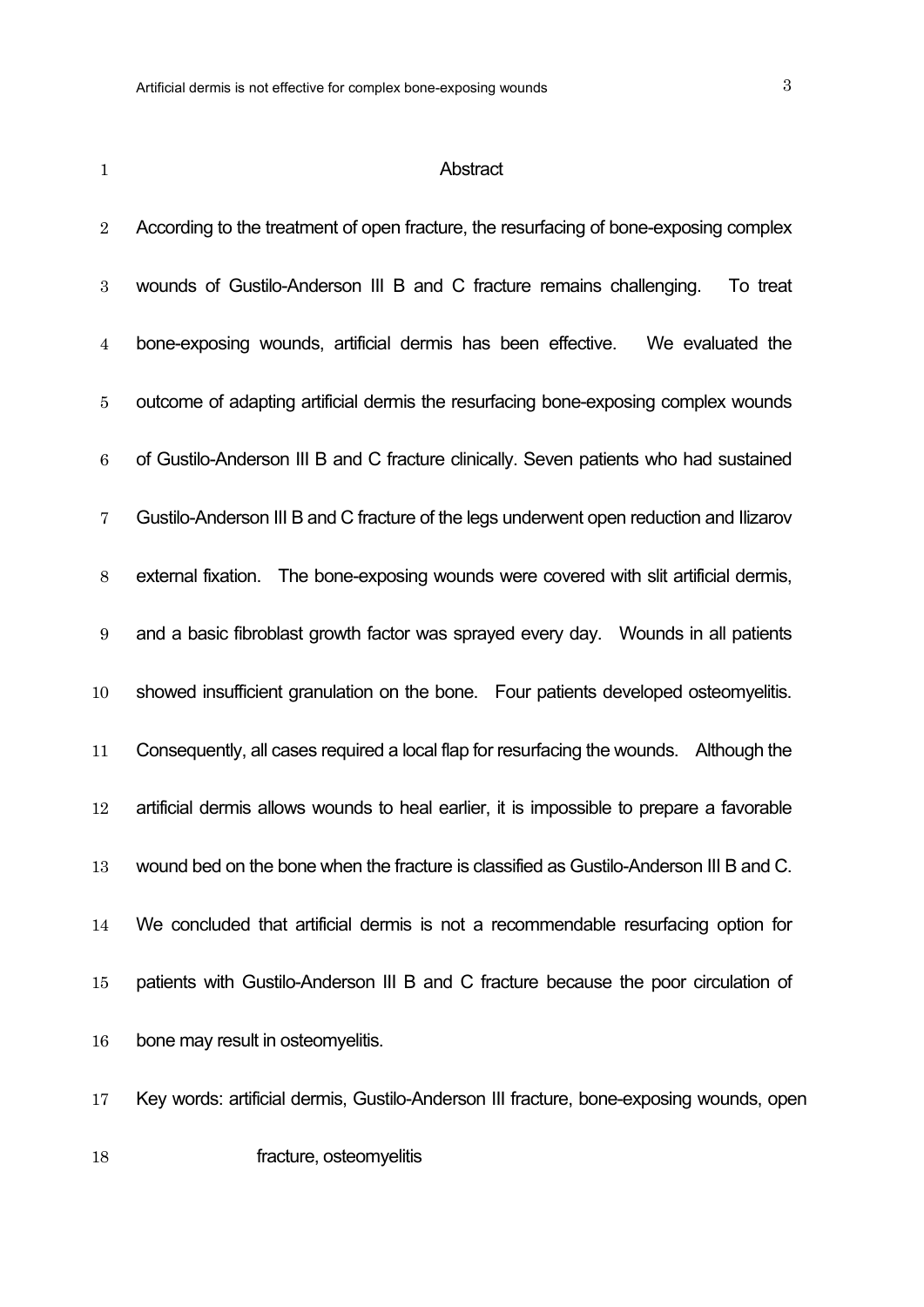Sir:

| $\overline{2}$   | We read the article of Chen X. et al. (Management of wounds with exposed bone                      |  |  |  |  |  |  |  |
|------------------|----------------------------------------------------------------------------------------------------|--|--|--|--|--|--|--|
| $\boldsymbol{3}$ | structures using an artificial dermis and skin grafting technique. J Plast Reconstr                |  |  |  |  |  |  |  |
| $\overline{4}$   | Aesthet Surg. 2010 Jun;63(6):e512-8. Epub 2009 Dec 9.), and would like to                          |  |  |  |  |  |  |  |
| $\overline{5}$   | congratulate the authors on their interesting study <sup>1)</sup> . They presented 5 patients with |  |  |  |  |  |  |  |
| $\,6\,$          | fresh open fractures using an artificial dermis and skin grafting technique.<br>Among              |  |  |  |  |  |  |  |
| 7                | them, the bone-exposing wounds of 4 patients healed successfully.                                  |  |  |  |  |  |  |  |
| $8\,$            | Artificial dermis is beneficial for the reconstruction of wounds with exposed tendons or           |  |  |  |  |  |  |  |
| $9\,$            | The unique characteristic of artificial dermis, promoting granular regeneration<br>bone $2$ ).     |  |  |  |  |  |  |  |
| 10               | even on bare bone, may allow resurfacing with a free skin graft instead of flap surgery for        |  |  |  |  |  |  |  |
| 11               | the treatment of several bone-exposing wounds including deep burns, post-abrasion of               |  |  |  |  |  |  |  |
| 12               | neoplasms and skin defects due to trauma. <sup>3)</sup> However, we feel that it is impossible to  |  |  |  |  |  |  |  |
| 13               | prepare a favorable wound bed on the bone when the open fracture is too severe and                 |  |  |  |  |  |  |  |
| 14               | complex, such as those classified as Gustilo-Anderson III B and C.  We present the                 |  |  |  |  |  |  |  |
| 15               | outcomes of resurfacing Gustilo-Anderson III B and C bone-exposing wounds, which                   |  |  |  |  |  |  |  |
| 16               | had been treated with artificial dermis.                                                           |  |  |  |  |  |  |  |
|                  |                                                                                                    |  |  |  |  |  |  |  |

## **Patients and Methods**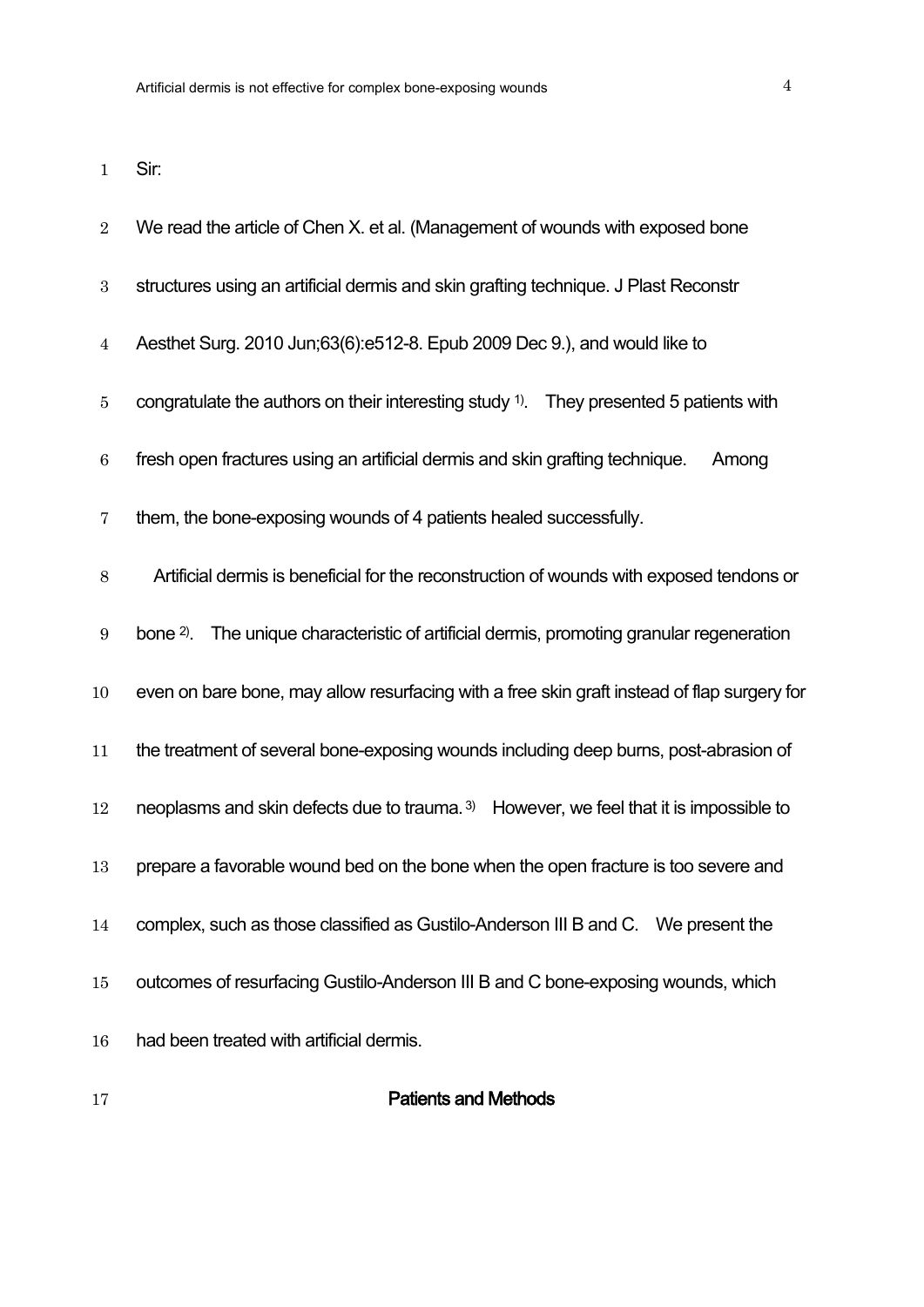| $\mathbf 1$      | A total of 7 patients with Gustilo-Anderson III B (5 cases) and C (2 cases) open fracture   |
|------------------|---------------------------------------------------------------------------------------------|
| $\overline{2}$   | were treated in the National Organization Nagasaki Medical Center in 2011 and 2012          |
| $\boldsymbol{3}$ | All patients underwent open reduction and Ilizarov external fixation. According<br>(Table). |
| $\overline{4}$   | to bone-exposing wound resurfacing, slit artificial dermis (Teruderrmis <sup>®</sup> ,      |
| $\bf 5$          | Orimpas-Terumo Co., Ltd., Tokyo, Japan) was applied to the wounds, and                      |
| $\,6\,$          | oiment-impregnated gauze was applied to the wounds. A basic fibroblast growth factor        |
| 7                | (bFGF) (trafermin, Fiblast Spray®, Kaken Pharmaceutical Co., Ltd., Tokyo, Japan) was        |
| 8                | sprayed every day.                                                                          |
| $\boldsymbol{9}$ | <b>Results</b>                                                                              |
| 10               | In all 7 cases, abundant granulation tissue did not develop on the bone-exposing wound      |
| 11               | surface during 2 to 5 weeks after adapting the artificial dermis to the bone (Figure).      |
| 12               | Four patients developed osteomyelitis and required continuous irrigation. Among them,       |
| 13               | 2 underwent sequestration. Consequently, all cases required local flap transfer to          |
| 14               | resurface the bone-exposing wound. Two patients showed shortening of the tibia              |
| $15\,$           | because of sequestration; thus, they underwent bone distraction.<br>One patient             |
| 16               | developed malunion, and required bone grafting. These patients with complications           |
| 17               | required a longer period for the complete union of bones, which caused prolonging of the    |
| 18               | fixation period (11-18 months).                                                             |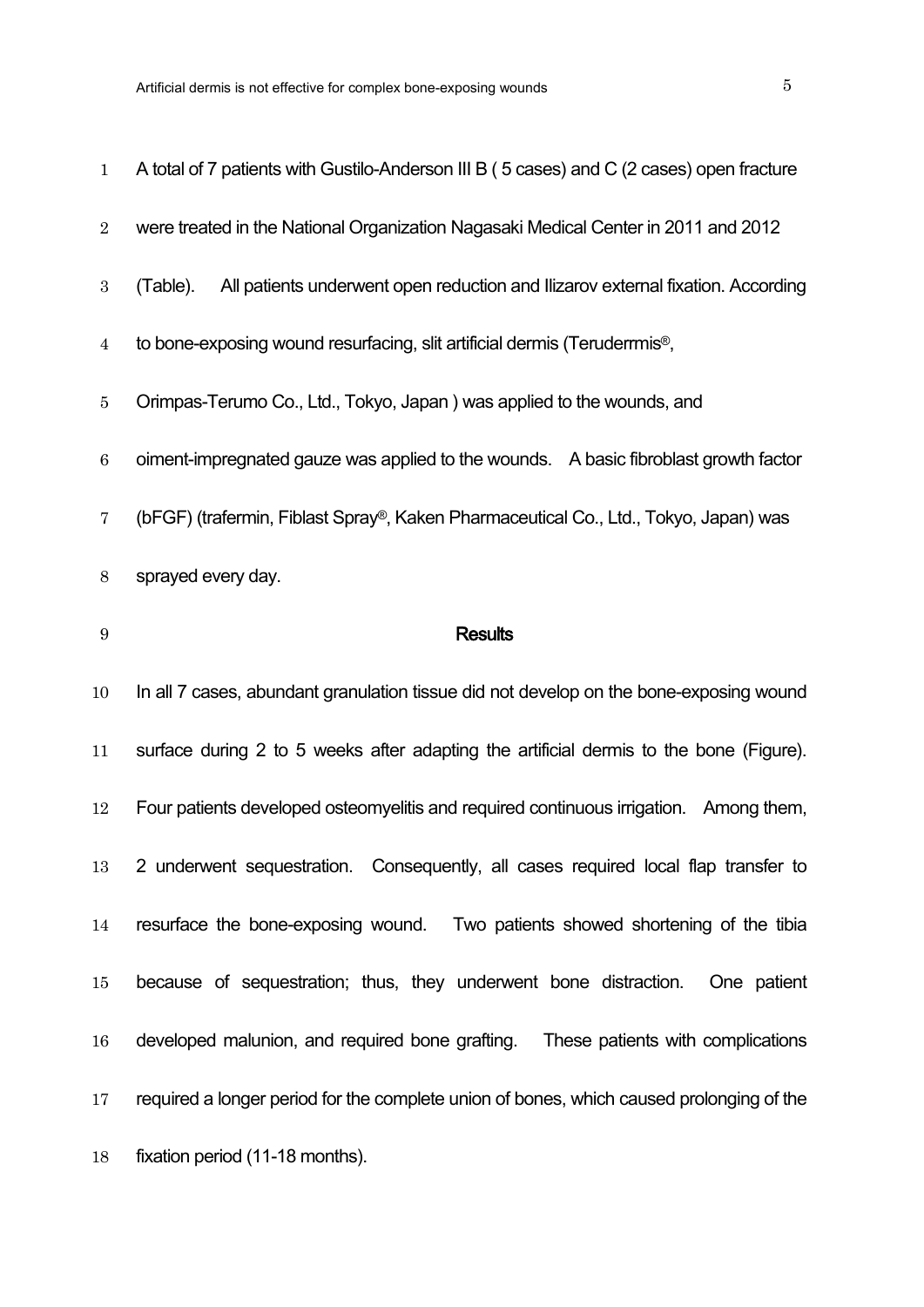|   | ۰. |   |   |  |
|---|----|---|---|--|
|   |    |   |   |  |
| × |    | I | ٠ |  |
|   |    |   |   |  |
|   |    |   |   |  |
|   |    |   |   |  |

## **Discussion**

| $\boldsymbol{3}$ | Now, artificial dermis is used for the reconstruction of wounds with exposed tendons or             |
|------------------|-----------------------------------------------------------------------------------------------------|
| $\overline{4}$   | bone, because it promotes the early infiltration of mononuclear cells and fibroblasts and           |
| $\overline{5}$   | better growth of connective tissue strands and epithelium 4). It is widely known that               |
| $\,6\,$          | several growth factors allow ulcers to heal more rapidly <sup>5)</sup> . Combination treatment with |
| 7                | bFGF and artificial dermis promotes the proliferation and recruitment of fibroblasts,               |
| $8\,$            | neovascularization, and synthesis of collagen fibers.<br>Consequently, this method                  |
| $\boldsymbol{9}$ | improves complex wounds and quickly prepares a favorable wound bed <sup>2)</sup> . However,         |
| 10               | bone-exposing wounds in our patients with Gustilo-Anderson III B and C fracture had nor             |
| 11               | improved with this combination treatment, and required conventional flap surgery.                   |
| 12               | The main problem is total absence or extreme deficiency of blood flow to bone                       |
| 13               | fragment or fractured stumps, which leads to sequestration and osteomyelitis,                       |
| 14               | necessitating prolongation of the period of external fixation. Although the wounds may              |
| 15               | not develop infection, a favorable wound bed cannot develop with poor vascularity<br>On             |
| 16               | the other hand, some bone-exposing wounds due to causes such as deep burns and                      |
| 17               | post-abrasion of neoplasms may be appropriate for artificial dermis usage, because                  |
| 18               | these bones maintain sufficient circulation without non-vascular fragments.<br>We                   |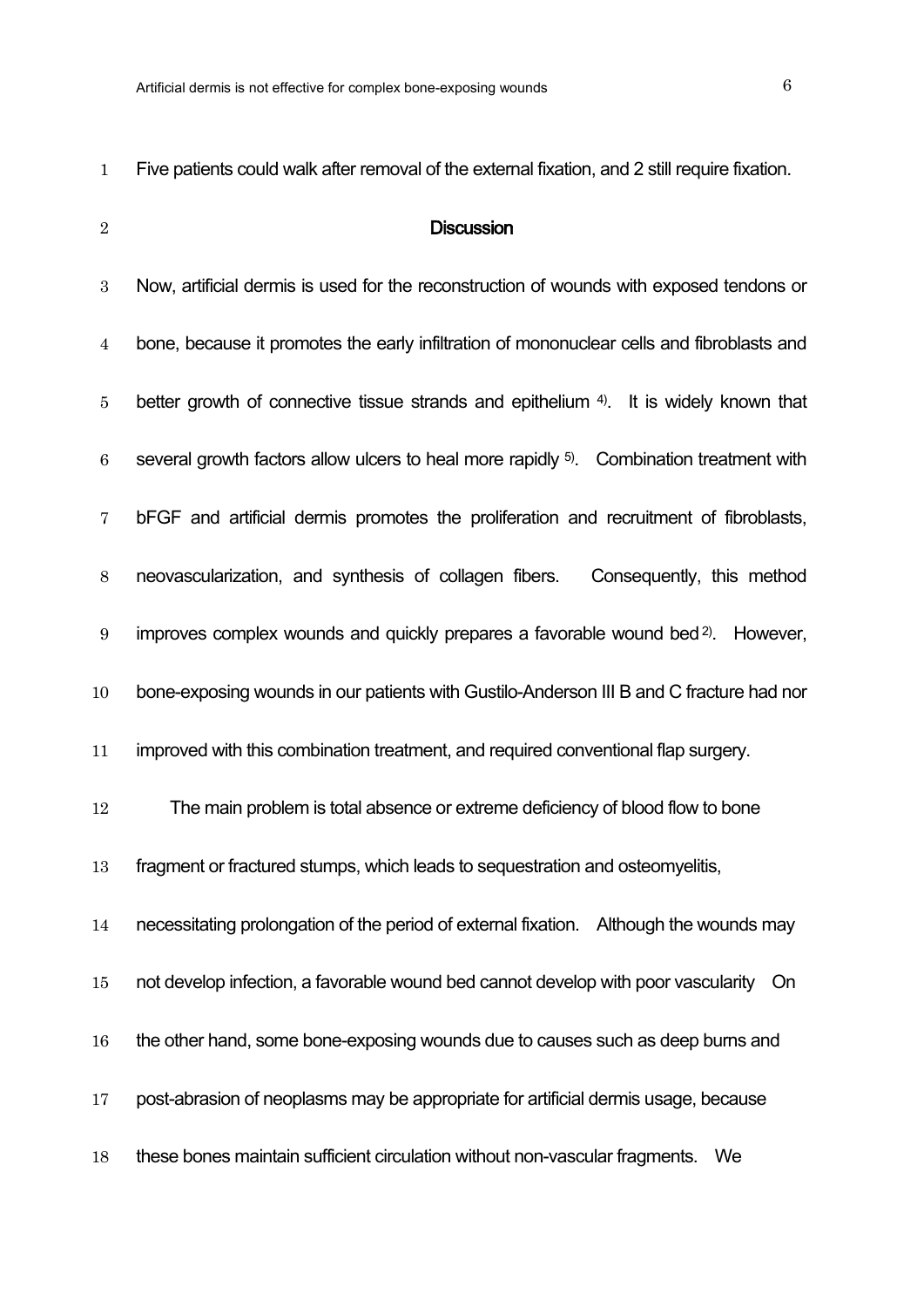- conclude that artificial dermis is not a recommendable resurfacing option for patients with
- 2 Gustilo-Anderson III B and C fracture because the poor circulation of the bone may result
- in osteomyelitis.
- 
- Conflict of Interest:none
- Funding:none
- 

### **Ethical considerations**

 The procedures followed were in accordance with the ethical standards of our institutional committee on human experimentation and with the Helsinki Declaration of 1975, as revised in 1983.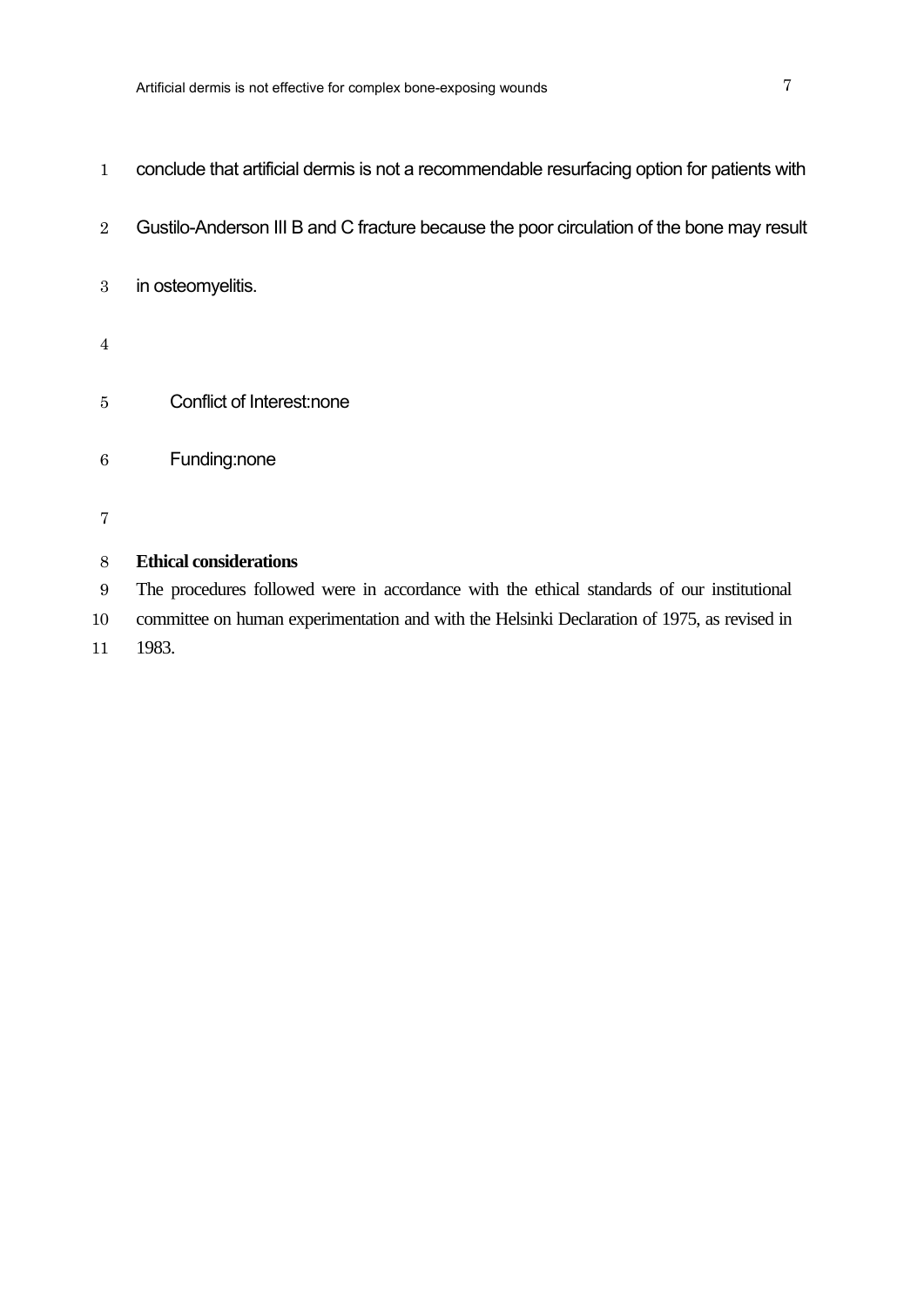| $\mathbf{1}$     | <b>References</b>                                                                          |
|------------------|--------------------------------------------------------------------------------------------|
| $\overline{2}$   | 1) Chen X, Chen H, Zhang G. Management of wounds with exposed bone structures              |
| 3                | using an artificial dermis and skin grafting technique. J Plast Reconstr Aesthet Surg.     |
| 4                | 2010;63(6):e512-8.                                                                         |
| 5                | 2) Fujioka Masaki, Combination treatment with basic fibroblast growth factor and           |
| $\boldsymbol{6}$ | artificial dermis improves complex wounds caused by collagen diseases with steroid         |
| 7                | use. Dermatologic Surgery 2009; 35 (9): 1422-5.                                            |
| 8                | 3) Fujioka Masaki. Artificial dermis: A new material for wound treatment. J wound          |
| 9                | technology 2009;4:13-9.                                                                    |
| 10               | 4) Hom DB, Manivel JC. Promoting healing with recombinant human platelet-derived           |
| 11               | growth factor--BB in a previously irradiated problem wound. Laryngoscope. 2003;            |
| 12               | 113: 1566-71.                                                                              |
| 13               | 5) Akita S, Akino K, Imaizumi T, et al. The quality of pediatric burn scars is improved by |
| 14               | early administration of basic fibroblast growth factor. J Burn Care Res. 2006;27:333-8.    |
|                  |                                                                                            |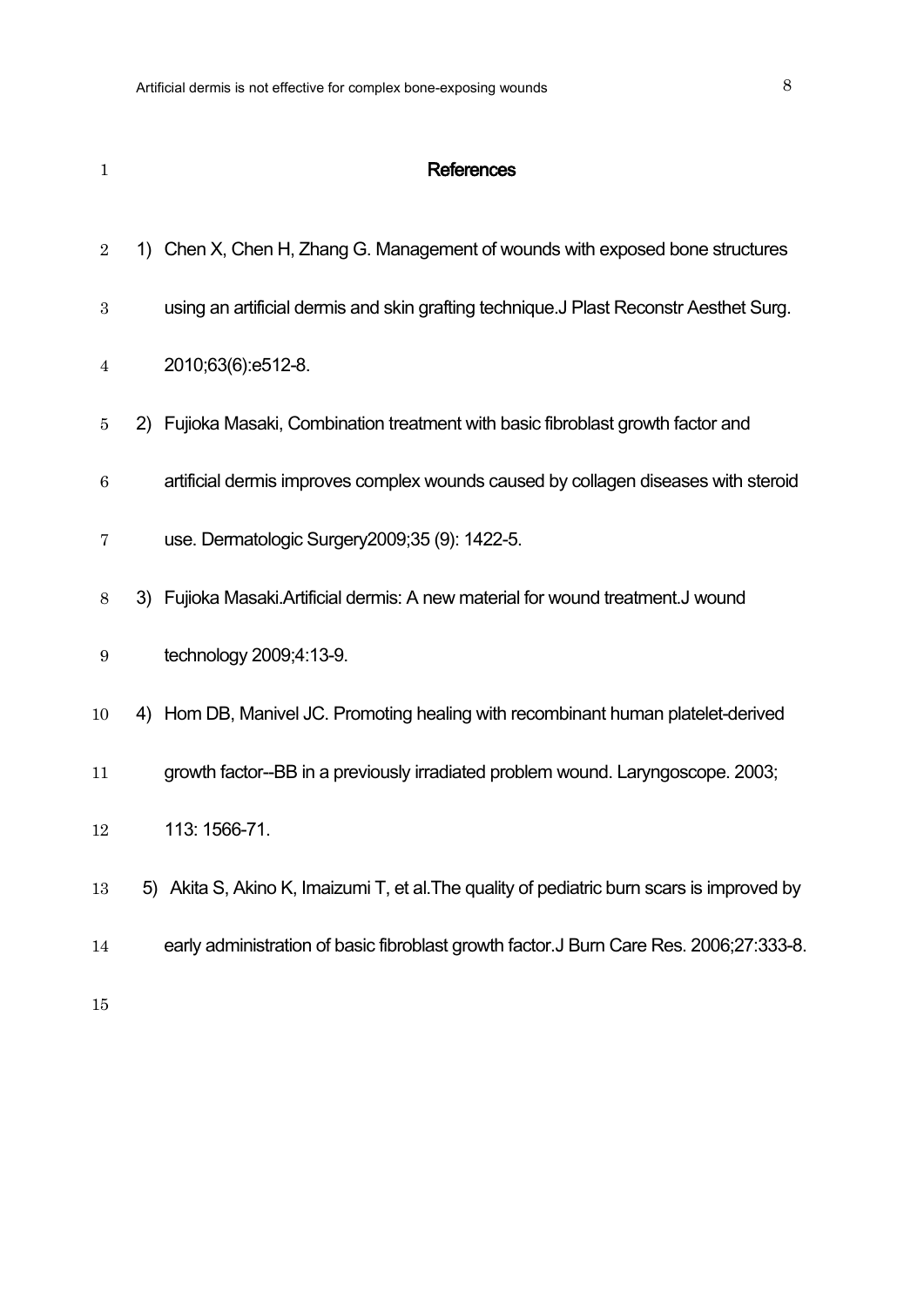| $\mathbf{1}$   | Legends                                                                              |
|----------------|--------------------------------------------------------------------------------------|
| $\overline{2}$ | Table: Patients who sustained Gustilo-Anderson IIIB and C fracture and underwent     |
| 3              | bone-exposing wound resurfacing with artificial dermis.                              |
| 4              | Figure: A 58-year-old man sustained Gustilo-Anderson IIIB fracture to the right leg. |
| $\overline{5}$ | After reduction and external fixation, the tibia bone-exposing wound was             |
| 6              | resurfaced with artificial dermis and sprayed with bFGF every day. Three             |
| 7              | weeks later, most of the wound was covered with favorable granulation, but           |
| 8              | not the surface of the tibia (arrow).                                                |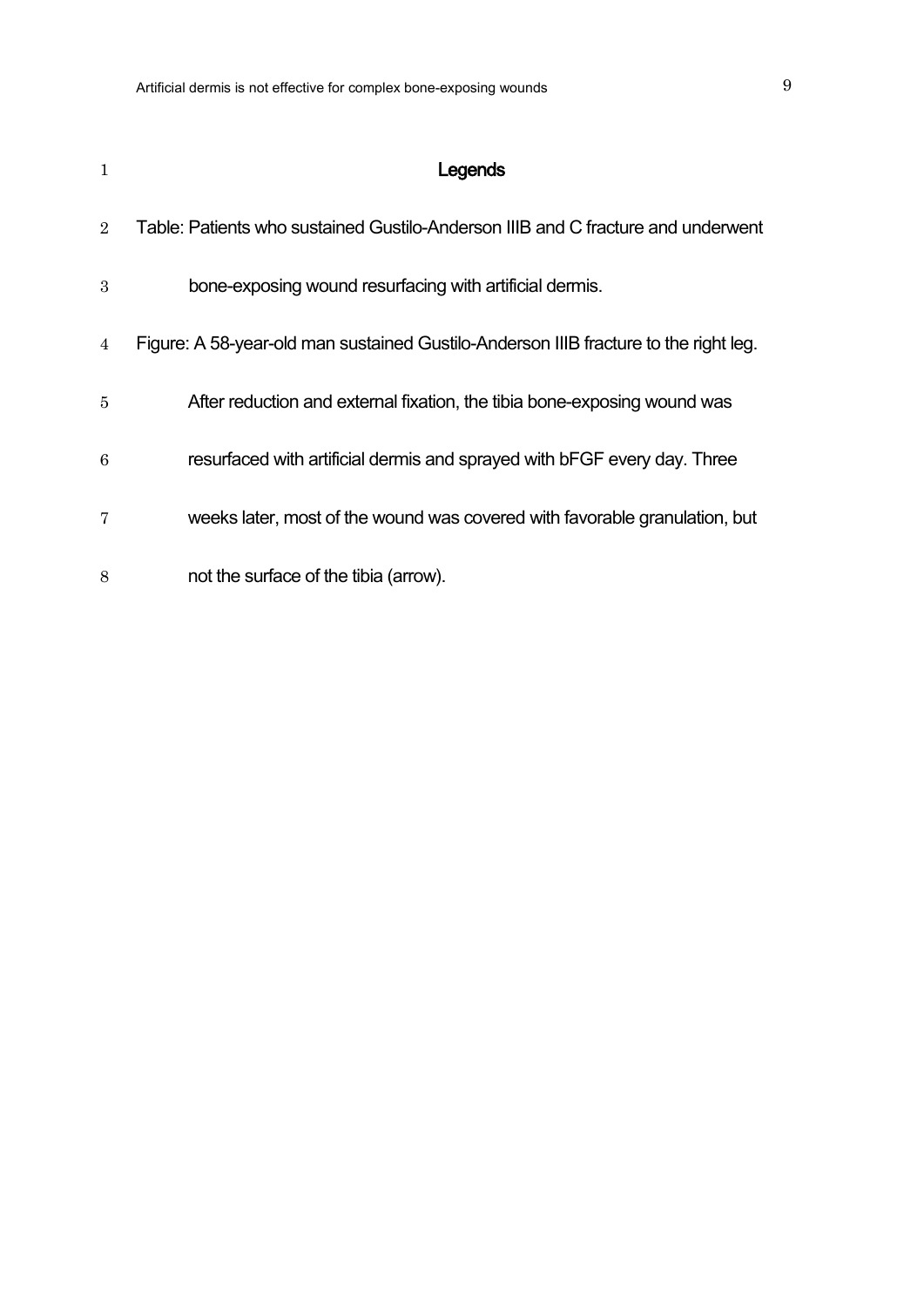|              | <b>Age</b> | Site of open fracture | <b>Gustilo-Anderson</b>          | Complicatio              | <b>Surgical resurfacing</b>         | <b>Additional</b>        | Prognosis/                      |
|--------------|------------|-----------------------|----------------------------------|--------------------------|-------------------------------------|--------------------------|---------------------------------|
|              | <b>Sex</b> |                       | classification                   | $\overline{p}$           | (post injury period, weeks)         | surgery                  | <b>External fixation period</b> |
|              | 74 M       | Rt. Tibia and fibula  | <b>IIIC (PTA reconstruction)</b> | $\overline{\phantom{a}}$ | Local flap $(5W)$                   |                          | Walk/4 months                   |
| $\mathbf{2}$ | 58 M       | Rt. Tibia and fibula  | <b>IIIB</b>                      | $\overline{\phantom{a}}$ | Local flap $(3W)$                   | $\overline{\phantom{0}}$ | Walk/6 months                   |
| 3            | 32M        | Rt. Tibia and fibula  | <b>IIIB</b>                      | Osteomyelitis            | Sequestration (2W), Local flap (5W) | Bone elongation          | Walk/13 months                  |
| 4            | 68M        | Rt. Tibia and fibula  | <b>IIIB</b>                      | Osteomyelitis            | Local flap $(3 W)$                  | Bone grafting            | Walk/11 months                  |
| 5            | 44M        | Rt. Tibia and fibula  | <b>IIIB</b>                      | Osteomyelitis            | Sequestration, Local flap(2 W)      | Bone elongation          | Walk/18 months                  |
| 6            | 56 M       | Rt. Tibia             | IIIC (PTA reconstruction)        | Osteomyelitis            | Local flap $(4W)$                   |                          | On external fixation            |
|              | 74M        | Rt. Tibia and fibula  | <b>IIIB</b>                      |                          | Local flap $(2 W)$                  |                          | On external fixation            |

PTA;:Posterior tibial artery, FSG: Free skin grafting

#### Table